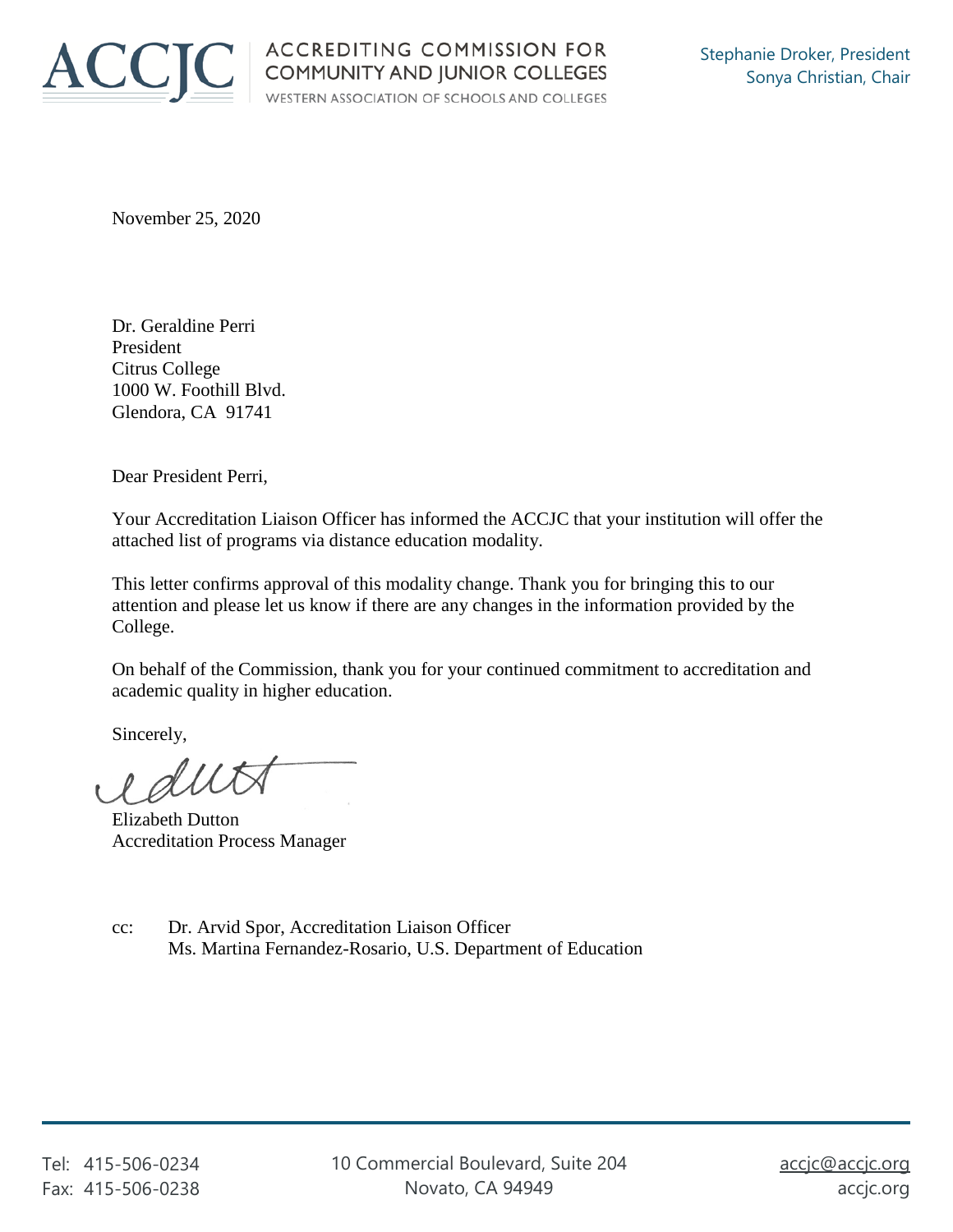| <b>Program of Study</b>                             | A.A. or | <b>ADT</b> | Certificate of |
|-----------------------------------------------------|---------|------------|----------------|
|                                                     | A.S.    |            | Achievement    |
| Accounting                                          |         |            | X              |
| Administration of Justice                           | X       |            |                |
| (deactivated)                                       |         |            |                |
| <b>Administration of Justice</b>                    |         | Χ          |                |
| Administration of Justice                           |         |            | X              |
| (deactivated)                                       |         |            |                |
| <b>Administrative Office Occupations</b>            |         |            | X              |
| Anthropology                                        |         | X          |                |
| <b>Architectural Design</b>                         |         |            | Χ              |
| Architecture                                        | X       |            |                |
| Art History                                         |         | X          |                |
| <b>Audio Recording Technology</b>                   |         |            | Χ              |
| Automotive Service, Diagnosis and Repair-Master     |         |            | Χ              |
| Technician                                          |         |            |                |
| Automotive Service, Diagnosis and Repair-           |         |            | X              |
| Toyota/Lexus/Scion technician                       |         |            |                |
| Automotive Service, Diagnosis and Repair-Undercar   |         |            | X              |
| <b>Drivetrain Specialist</b>                        |         |            |                |
| Automotive Service, Diagnosis and Repair-Underhood  |         |            | X              |
| Specialist                                          |         |            |                |
| <b>Automotive Technology</b>                        | X       |            |                |
| <b>Biological Sciences</b>                          | $\sf X$ |            |                |
| Biology                                             |         | X          |                |
| Biomanufacturing                                    |         |            | Χ              |
| Biotechnology                                       |         | X          |                |
| <b>Business</b>                                     | x       |            |                |
| <b>Business Administration</b>                      |         | X          |                |
| <b>Business Administration</b>                      | x       |            |                |
| (deactivated)                                       |         |            |                |
| <b>Business Information Professional</b>            |         |            | X              |
| Ceramics, One Year                                  |         |            | X              |
| Ceramics, Two Year                                  |         |            | X              |
| Child Development                                   | x       |            |                |
| <b>Child Development Teacher</b>                    |         |            | x              |
| Child Development Master Teacher                    |         |            | x              |
| Child Development Master Teacher/Early Intervention |         |            | X              |
| Clean Energy and Vehicle Electrification Technology |         |            | X              |
| <b>Commercial Dance</b>                             |         |            | X              |
| <b>Communication Studies</b>                        |         | X          |                |
| <b>Computer Science</b>                             |         | X          |                |
| Computer Aided Design (CAD) Architecture and        |         |            | Χ              |
| <b>Drafting</b>                                     |         |            |                |
| <b>Computer Generated Imagery</b>                   |         |            | x              |
| <b>Construction Inspection</b>                      |         |            | X              |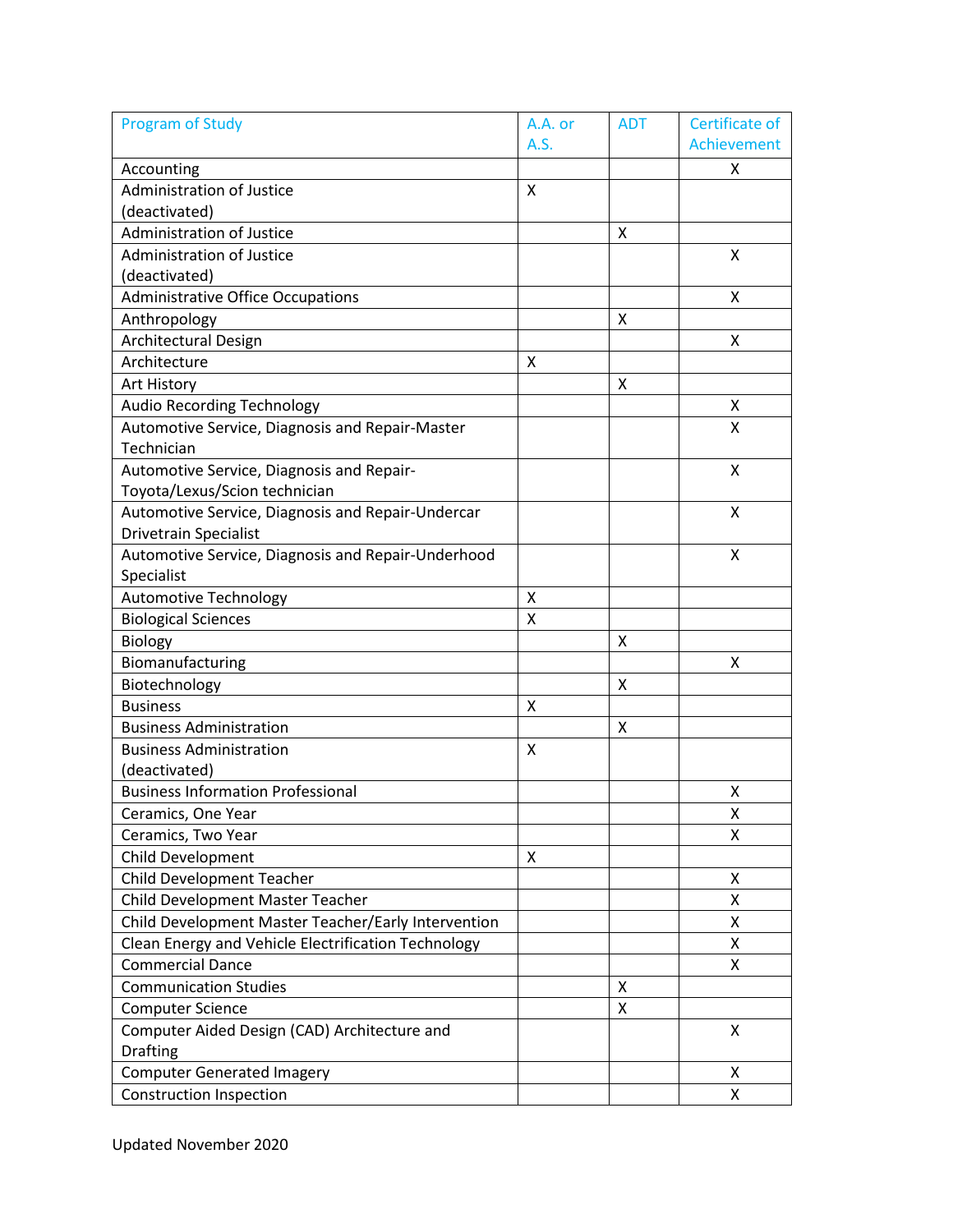| <b>Program of Study</b>                                | A.A. or | <b>ADT</b> | Certificate of |
|--------------------------------------------------------|---------|------------|----------------|
|                                                        | A.S.    |            | Achievement    |
| <b>Construction Management</b>                         |         | X          |                |
| <b>Construction Quality Control</b>                    |         |            | X              |
| <b>Correctional Science</b>                            | X       |            |                |
| <b>Correctional Science</b>                            |         |            | X              |
| Cosmetology                                            | Χ       |            |                |
| Cosmetology                                            |         |            | X              |
| <b>Criminal Justice</b>                                | X       |            |                |
| <b>Criminal Justice</b>                                |         |            | X              |
| <b>CSUGE</b>                                           |         |            | X              |
| Dance                                                  | X       |            |                |
| Database Administrator                                 |         |            | x              |
| <b>Dental Assisting</b>                                | X       |            |                |
| <b>Dental Assisting</b>                                |         |            | x              |
| Diesel Engine Service, Diagnosis and Repair Technician |         |            | X              |
| Digital and Web Design                                 | X       |            |                |
| Digital and Web Design                                 |         |            | X              |
| Design and Engineering Drawing Technology              | Χ       |            |                |
| <b>Early Childhood Education</b>                       |         | X          |                |
| Economics                                              |         | Χ          |                |
| <b>Elementary Teacher Education</b>                    |         | Χ          |                |
| <b>Emergency Management and Homeland Security</b>      | X       |            |                |
| <b>Emergency Management and Homeland Security</b>      |         |            | X              |
| <b>Emerging Theatre Technologies</b>                   |         |            | Χ              |
| English                                                |         | X          |                |
| English Literature                                     | X       |            |                |
| Esthetician                                            | Χ       |            |                |
| Esthetician                                            |         |            | Χ              |
| <b>Environmental Science</b>                           |         | X          |                |
| <b>Gaming and Applications Development</b>             |         |            | Χ              |
| <b>Global Studies</b>                                  |         | X          |                |
| History                                                |         | Χ          |                |
| <b>Information Technology</b>                          |         |            | X              |
| Intersegmental General Education Transfer Curriculum   |         |            | Χ              |
| IT Technician: Computer Retail Sales and Support       |         |            | X              |
| IT Technician: Support Specialist                      |         |            | X              |
| Journalism                                             |         | X          |                |
| Kinesiology                                            |         | X          |                |
| Kinesiology                                            | X       |            |                |
| Language Arts                                          | X       |            |                |
| Liberal Arts: Humanities                               | X       |            |                |
| Literature                                             |         |            | X              |
| Mathematics                                            |         | X          |                |
| Media Arts                                             |         |            | X              |
| Medium and Heavy Diesel Truck Technology               | X       |            |                |
|                                                        |         |            |                |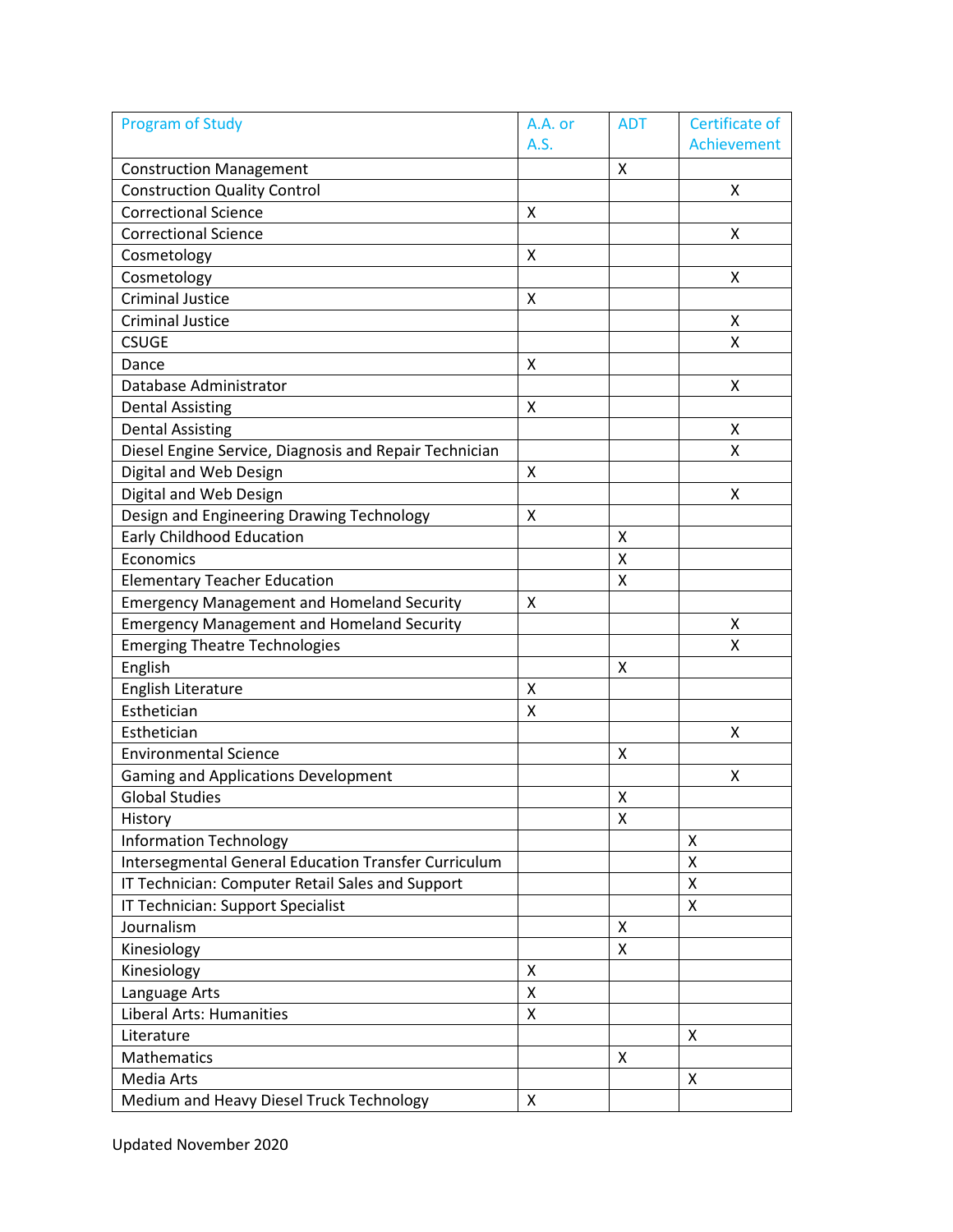| <b>Program of Study</b>                               | A.A. or | ADT | Certificate of |
|-------------------------------------------------------|---------|-----|----------------|
|                                                       | A.S.    |     | Achievement    |
| Medium and Heavy-Duty Truck Service, Diagnosis, and   |         |     | X              |
| Repair Master Technician                              |         |     |                |
| Music                                                 | X       |     |                |
| <b>Nutrition and Dietetics</b>                        |         | X   |                |
| <b>Peace Studies</b>                                  | Χ       |     |                |
| Philosophy                                            |         | X   |                |
| Photography                                           | Χ       |     |                |
| Photography                                           |         |     | X              |
| <b>Physical Science</b>                               | X       |     |                |
| Physics                                               |         | X   |                |
| <b>Political Science</b>                              |         | X   |                |
| Pre-Allied Health                                     | X       |     |                |
| Pre-Engineering                                       | X       |     |                |
| Psychology                                            |         | X   |                |
| <b>Public Health Science</b>                          |         | X   |                |
| <b>Public Works</b>                                   | X       |     |                |
| Public Works: Inspection, Supervision, and            |         |     | X              |
| Management                                            |         |     |                |
| <b>Public Works: Maintenance Services</b>             |         |     | X              |
| <b>Real Estate</b>                                    |         |     | X              |
| <b>Recording Technology</b>                           | X       |     |                |
| <b>Registered Nursing</b>                             | X       |     |                |
| <b>Social Justice Studies</b>                         |         | X   |                |
| Social Sciences with an area of emphasis in Ethnic    | X       |     |                |
| <b>Studies</b>                                        |         |     |                |
| Social Sciences with an area of emphasis in Gender    | X       |     |                |
| <b>Studies</b>                                        |         |     |                |
| Social Sciences with an area of emphasis in Geography | X       |     |                |
| Social Sciences with an area of emphasis in           | X       |     |                |
| <b>International Relations</b>                        |         |     |                |
| Sociology                                             |         | Χ   |                |
| Spanish                                               |         | X   |                |
| Stationary Power Generation Service, Diagnosis and    |         |     | X              |
| Repair Technician                                     |         |     |                |
| <b>Studio Arts</b>                                    |         | X   |                |
| <b>Theatre Arts</b>                                   | X       |     |                |
| <b>Theatre Arts</b>                                   |         | X   |                |
| Theatre Arts - Acting Emphasis                        | X       |     |                |
| <b>Visual Arts</b>                                    | X       |     |                |
| <b>Vocational Nursing</b>                             | X       |     |                |
| <b>Vocational Nursing</b>                             |         |     | X              |
| <b>Water Efficiency Management</b>                    | X       |     |                |
| <b>Water Efficiency Management</b>                    |         |     | X              |
| Water technology                                      | X       |     |                |